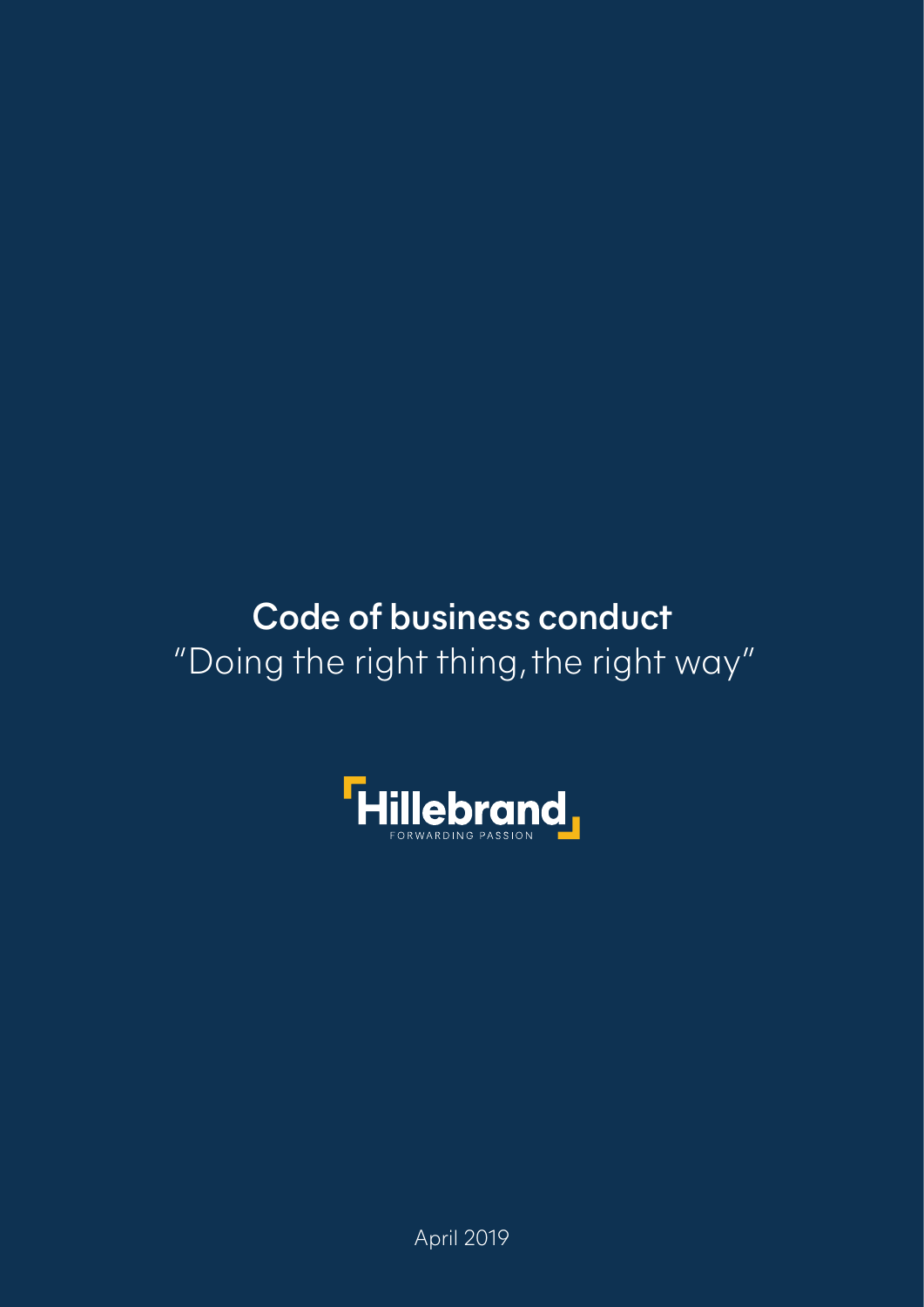Our business practices



#### **Content**

| <b>Foreword</b>                               | 3              |
|-----------------------------------------------|----------------|
| Living the code                               | 3              |
| <b>Our business practices</b>                 | $\overline{4}$ |
| 1. Rule of law                                | 6              |
| 2. Workplace integrity                        | 7              |
| 3. Health, safety and environment             | 8              |
| 4. Commitment to customers and suppliers      | 9              |
| 5. Competition                                | 10             |
| 6. Anti-corruption                            | 11             |
| 7. Conflicts of interest                      | 12             |
| 8. Company property                           | 13             |
| 9. Company and third party information        | 14             |
| 10. Company statements and records            | 15             |
| 11. Anti-money laundering and trade sanctions | 16             |
| 12. Role of a supervisor                      | 17             |
| 13. Speak up!                                 | 18             |
| <b>Enforcement and changes</b>                | 19             |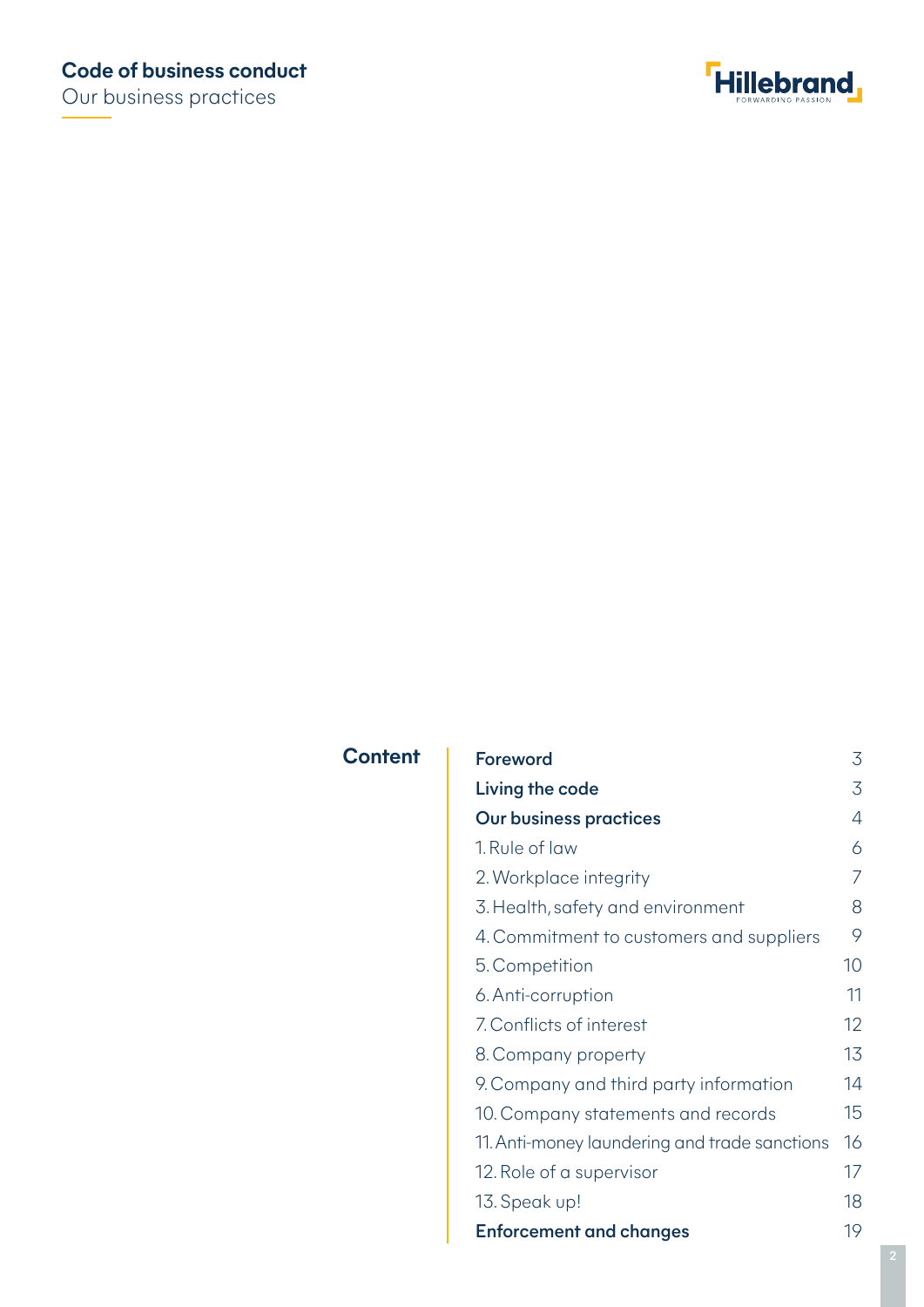#### **Code of business conduct** Our business practices



#### **Foreword**

Hillebrand's Code of Business Conduct sets compliance with the highest standards of business conduct as a key objective for every Board member and employee of Hillebrand and its subsidiaries and afiliates. We have a rich history and culture, shaped over 175 years of continuous trading. Our people and reputation are our greatest assets, and we protect them by ensuring that business integrity is nonnegotiable for anyone working in our organisation.

We expect all of our employees and Board members to know and follow this Code of Business Conduct This document defines clear ethical standards for Hillebrand and spans the entire spectrum of our daily work and operations. It creates a common understanding of what it means to act with integrity and in the best interests of our business.

This Code of Business Conduct also communicates to our customers, suppliers, partners and investors that Hillebrand is committed to ethically irreproachable and legally compliant business practices.

Since 2011, Hillebrand is an active member of the UN Global Compact, which serves an important purpose across our global portfolio of logistics companies in providing guiding principles to follow in areas such as human rights, labour, environment and corruption. These principles work alongside those established in our Code of Business Conduct to confirm our commitment to responsible business practice.



Cees van Gent, CEO

#### **Living the code**

We are all responsible for upholding Hillebrand Code of Business Conduct's standards. As an employee, you should make sure that you understand the business standards set out in this document and discuss any questions with your supervisor or the Group Compliance Oficer.

In each section, we provide "Living the Code" guidelines to help you think through the potential issues that might arise.

The starting point for all business decisions should be: "Is what I am about to do…"

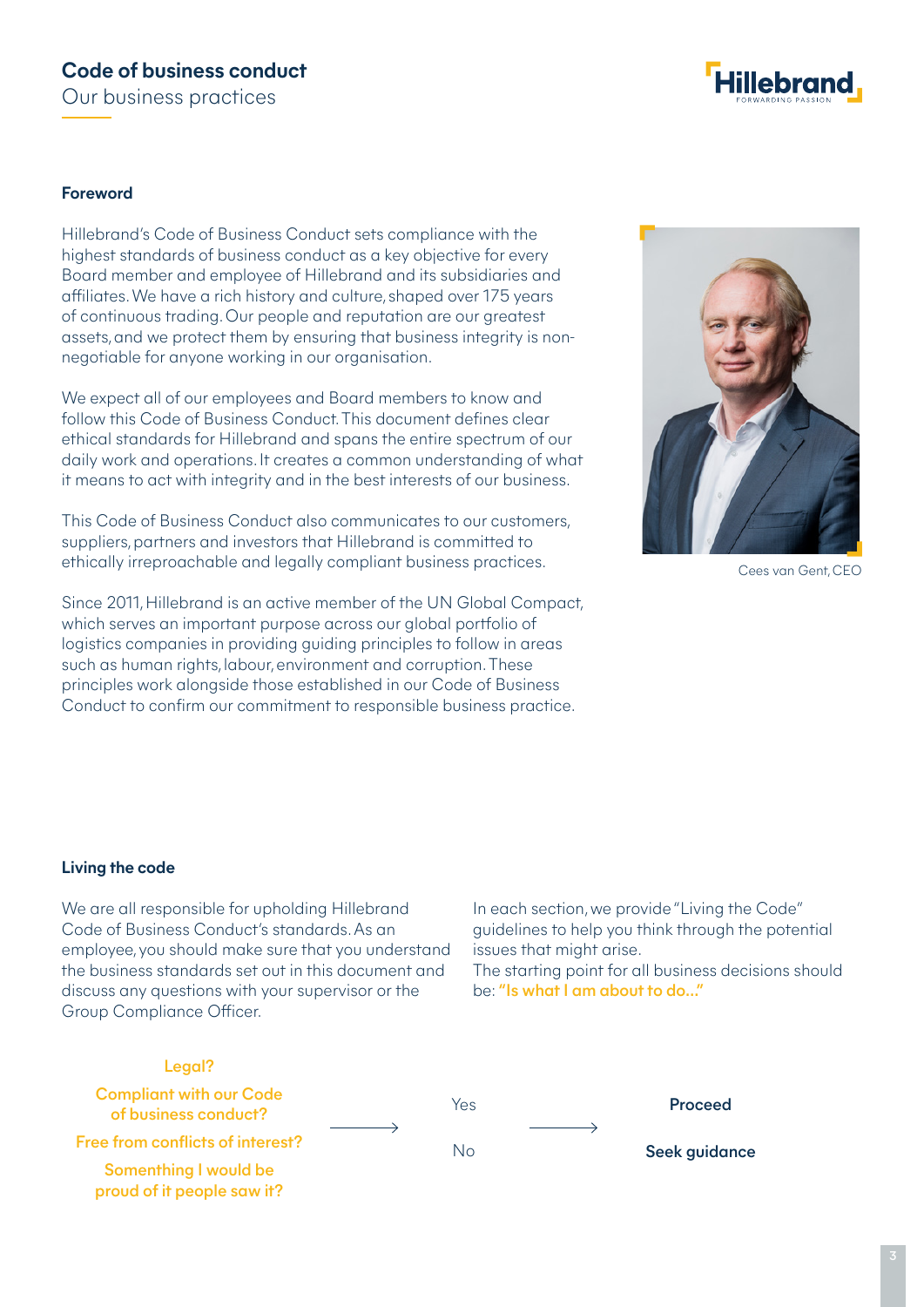

#### 1. Rule of law

Hillebrand companies and employees are required to comply with all of the international and local laws and regulations that apply to ourselves and our business operations.

#### 2. Workplace integrity

We conduct our operations with honesty, integrity and openness.

#### 3. Health, safety & environment

We are committed to safe and healthy working conditions and to the longer-term goal of developing a sustainable logistics business.

#### 4. Commitment to customers and suppliers

We maintain friendly, collaborative and mutually beneficial relations with our customers and suppliers, and expect our partners to adhere to business principles consistent with our own.

#### 5. Competition

We believe in free enterprise and comply with competition laws.

#### 6. Anti-corruption

We are staunchly anti-corruption and do not give or receive, directly or indirectly, bribes or other improper advantages for business or financial gain.

#### 7. Conflicts of interests

We make fair and objective decisions that are in the best interests of the company and avoid pursuing personal activities and financial interests which could conflict with our responsibilities to the company.

#### 8. Company property

We treat company property and resources carefully, respectfully and in accordance with the law.

#### 9. Company and third party information

We safeguard our confidential company information and intellectual property, and respect the confidential information of others.

#### 10. Company statements & records

We maintain accurate records and financial reports to manage our business efectively and to provide complete information to our shareholders.

#### 11. Anti-money laundering and trade sanctions

We do not condone, facilitate or support money laundering. We comply with all applicable anti-money laundering and sanctions laws and regulations and take reasonable actions to identify and assess the integrity of our customers and business partners.

#### 12. Role of a supervisor

As people managers, our supervisors have an even greater level of responsibility for preserving Hillebrand culture and promoting ethical best practice.

#### 13. Speak up!

We fully support our employees in speaking up about any actual or potential wrongdoing, including breaches of this Code of Business Conduct.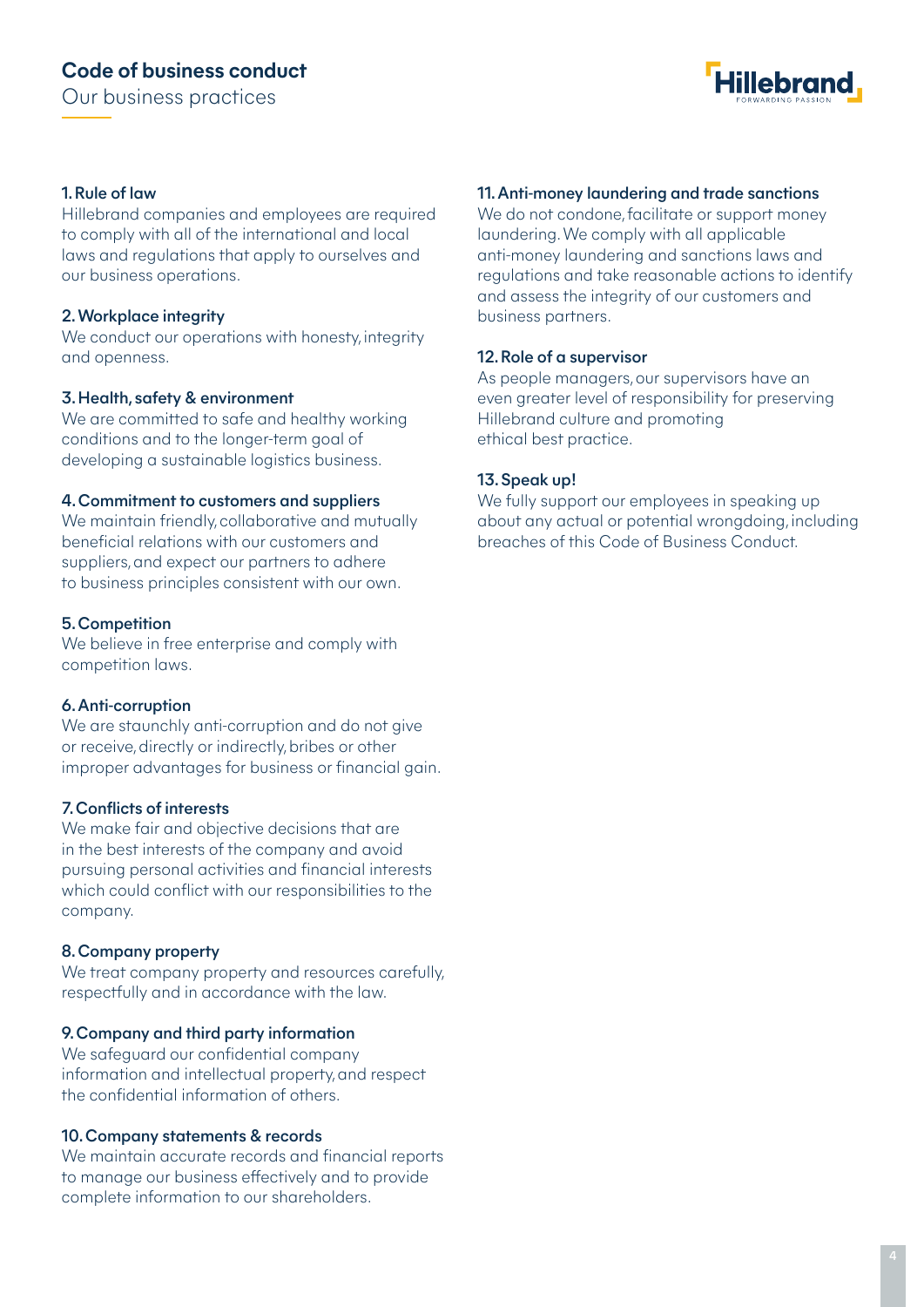#### **Code of business conduct**

Our business practices



# **22651** U **519991-01** 2.6m<br>3'6"  $\overline{\mathbf{J}}$ **Palgr**

#### Related Policies, regulations and local codes

Hillebrand is a decentralised organisation where we empower local offices to be entrepreneurial and to make decisions in their own best interests.

Local policies and agreements may be made to reflect special characteristics or take account of local laws and regulations.

However, all local policies must uphold the principles set forth in this Code of Business Conduct. Local policies shall not contradict or set lower standards for conduct and ethics than this Code of Business Conduct.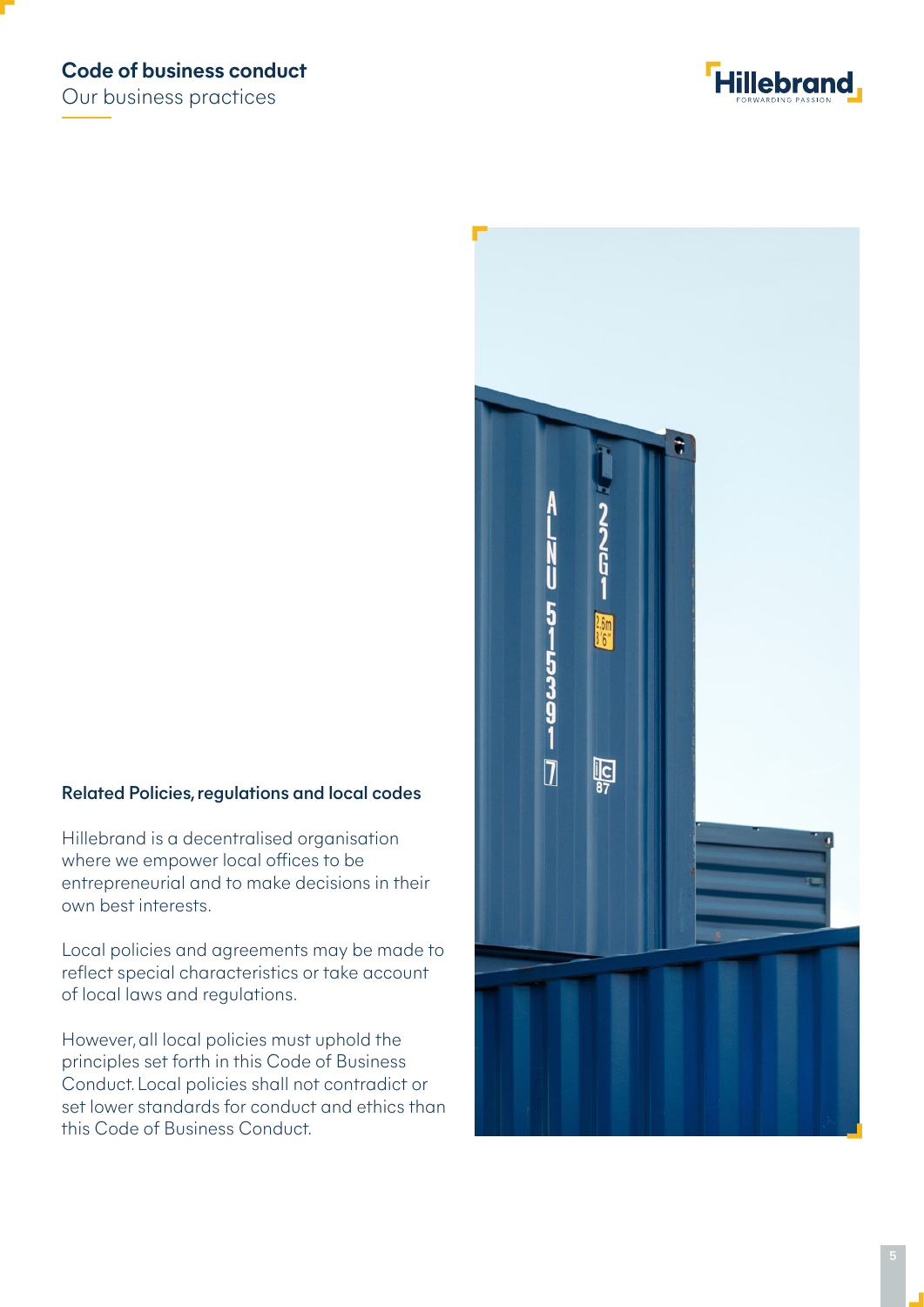

# **Rule of law**

#### 1. Rule of law

Obeying the law, both in letter and in spirit, is the foundation on which our ethical standards are built. All employees and oficers must respect and obey the laws, rules and regulations of the cities, states and countries in which we operate. Although employees and oficers are not expected to know the details of each of these laws, rules and regulations, it is important to know enough to determine when to seek advice from supervisors, managers or other appropriate personnel.

#### Living the Code

Local laws may in some instances be less restrictive than the principles set forth in this Code. In those situations, you should comply with the Code, even if the conduct would otherwise be legal under applicable local laws.

#### On the other hand, if local laws are more restrictive than the Code,

you should comply with applicable local laws. Any provision of this Code that is contrary to mandatory law provision in a particular jurisdiction will have no force or effect in that jurisdiction solely with respect to such provision(s), although this Code (including any such provision) will remain applicable in all other jurisdictions.

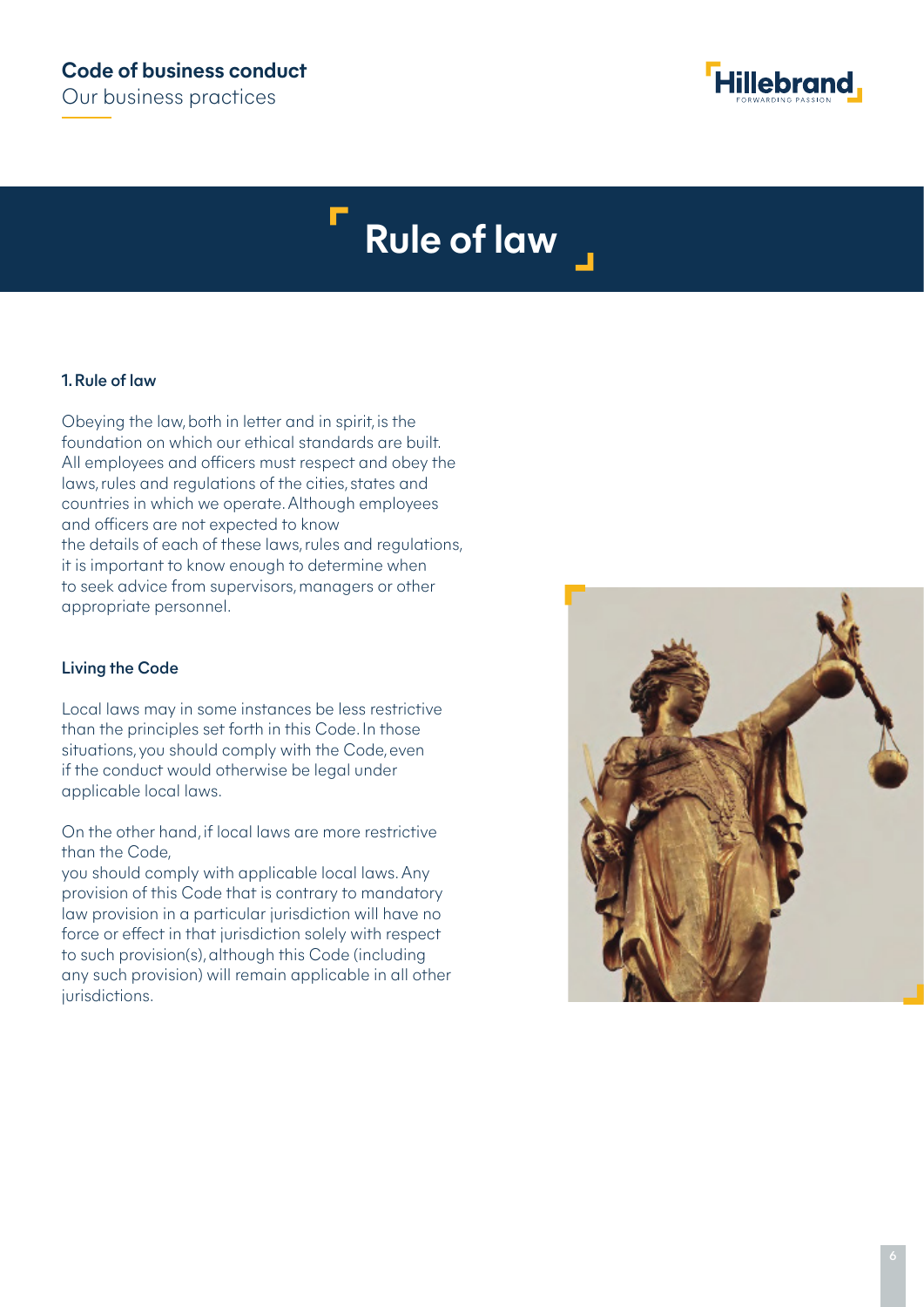

# **Workplace integrity**

#### 2.Workplace integrity

We pride ourselves on a friendly and flexible working style where we collaborate closely and create connections between our colleagues, customers and suppliers. The trust which forms the foundation for these relationships is nurtured through professionalism, honesty and integrity.

#### Our interactions are founded upon trust, co-operation and mutual respect

Relations between employees at all levels shall be guided by trust, honesty and openness. This involves active communication, freedom of expression and opinion, and fostering team spirit.Friendliness, flexibility and discipline are part of our Guiding Principles.We never strive for a business result that comes at the expense of compliance with the law, professional standards or this Code of Business Conduct. Our standards of professionalism apply equally in non-office settings such as business trips and social events.

#### We take pride in diversity and do not tolerate discrimination or harassment

We expect everyone to treat others with dignity and consideration.We do not tolerate any discrimination based on age, disability,ethnicity/race, gender, marital status, pregnancy, religious or philosophical belief, sexual orientation or any other characteristic protected under applicable law.We do not tolerate any form of harassment, discrimination or acts that create the potential for harassment/discrimination. These acts could include words, gestures or physical contact that may create an intimidating or offensive work environment.

#### We make all employment-related decisions based on merit

We are committed to providing a workplace that promotes fairness and respect for everyone. This involves making employment decisions on a caseby-case basis whereby such decisions are based in particular on the employees' merits.

#### We uphold the principles of the UN Global Compact on human rights and labour

We foster a work environment where there is respect for human rights.We comply with all minimum wage regulations under applicable law.We do not use any form of modern slavery including forced, compulsory, trafficked or child labour. Our employees are free to join or not join unions and representative bodies. We respect the right of employees to join, or not join, trade unions and representative organisations of their choice.We recognise the right to collective bargain in accordance with applicable law.

#### Living the Code

Listen, ask questions, and take some time to understand your colleagues'working styles. Remember that our standards of professionalism apply equally when you are socialising with colleagues in the workplace or travelling for business.

Carefully consider and watch out for any potential illegal biases that might influence your people-related decisions.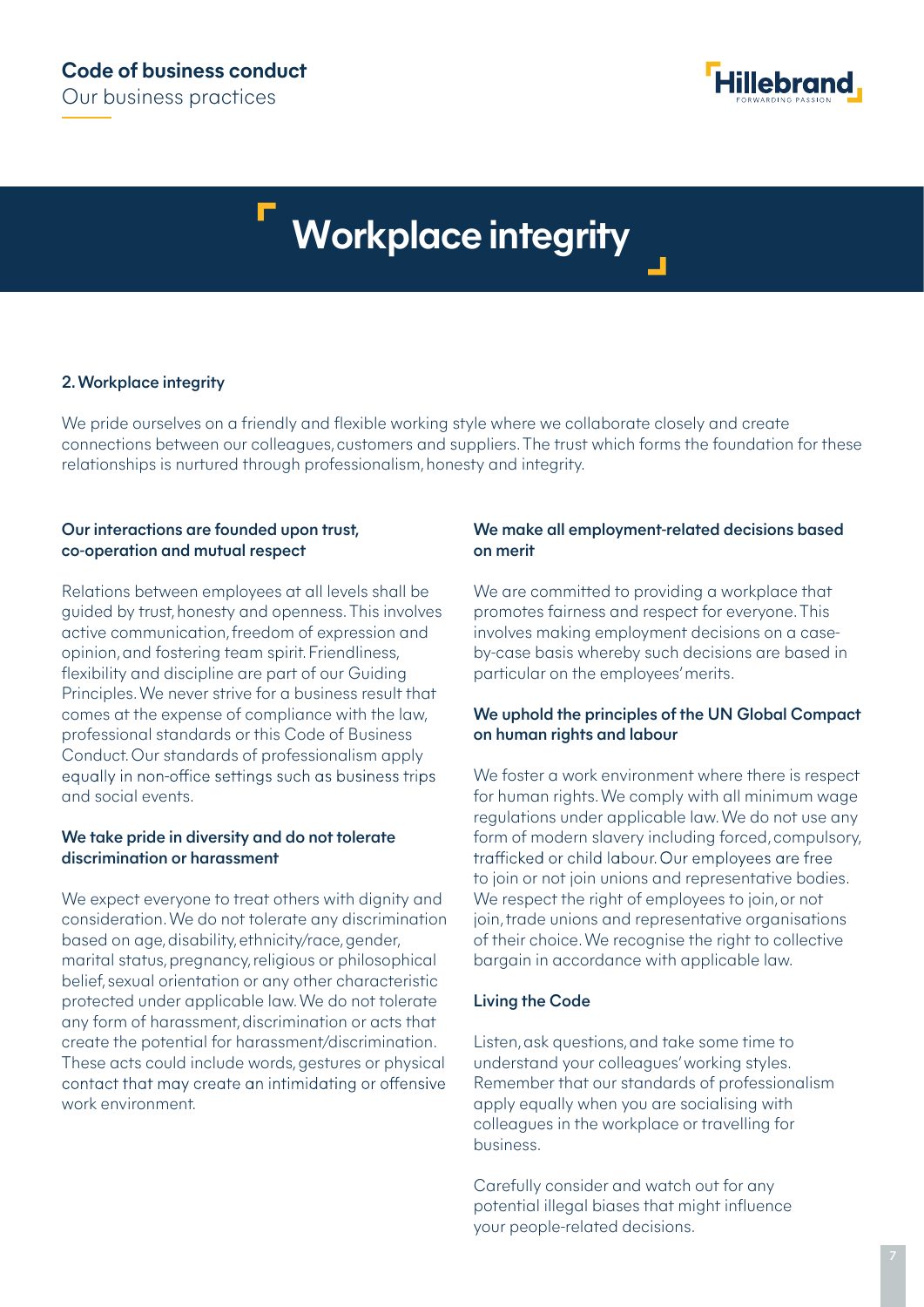

# **Health, safety & environment**

#### 3. Health, safety & environment

We are committed to safe and healthy working conditions. We make continuous improvements in the management of our environmental impact and to the longer-term goal of developing a sustainable logistics business.

#### We comply with health and safety regulations

We promote and comply with all Health and Safety regulations throughout our network of ofices and sites. We also insist that contractors, suppliers and others whom we work with comply with applicable laws and regulations.

#### We make safety the priority

We must all take care to protect each other by following all company, industry and legal health and safety rules. It is therefore important to advise management about any workplace injuries, narrowly-avoided incidents and potential hazards in the workplace. Employees must not work while impaired by illegal substances. Illegal drugs are banned in our workplaces. Legal medication can only be taken if it does not adversely impact upon your ability to perform your role safely and without risk to yourself or others. Employees are not permitted to bring weapons into the workplace or carry them while doing company business.

#### We are committed to environmental protection

We are committed to the protection of the environment and the conservation of natural resources. We fully comply with environmental laws and regulations. In addition to complying with all such applicable laws ourselves, we also expect companies and contractors with which we partner to do the same.

Sustainable transport is one of our key objectives, as reflected by our membership of the UN Global Compact and our implementation of policy around its principles.

#### Living the Code

Make sure that you understand and follow all local health and safety procedures. Help others such as visitors and contractors to comply.

Keep your eyes open to potential risks. Do not carry on with any activity that is or becomes unsafe. Notify your manager as soon as practicable if you see a potential safety risk or hazard. Immediately (or as soon as practicable) report to your supervisor any health, safety or environmentrelated incident, concern, or near miss. Take practical and easy-to-implement measures in your ofices to save energy, reduce resource consumption and sort waste.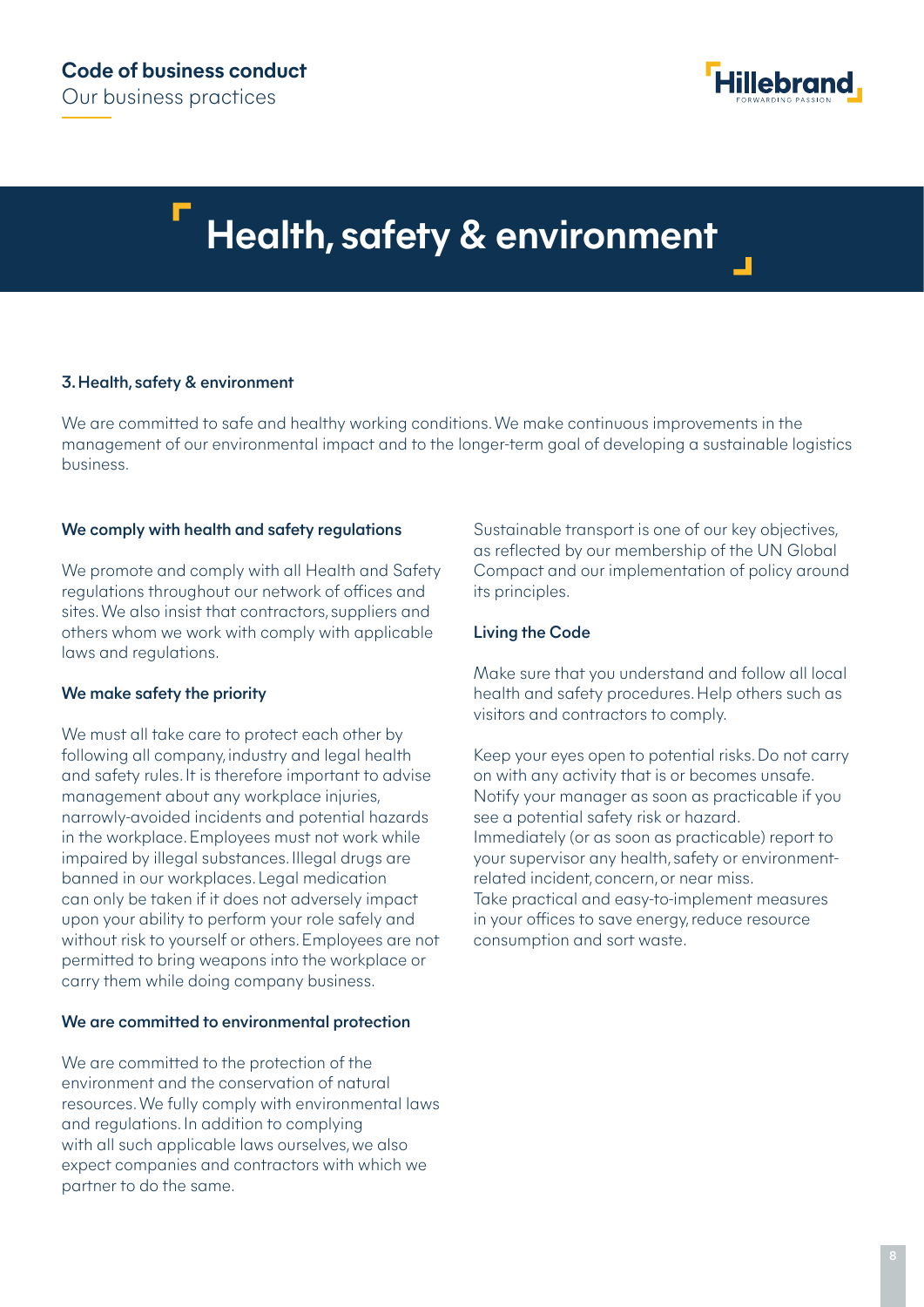

## **Commitment to customers and suppliers**

#### 4. Commitment to customers and suppliers

We foster friendly, collaborative and mutually beneficial relations with our suppliers, customers and third parties. In our business dealings we expect our partners to adhere to business principles consistent with our own.

#### We serve our customers in a friendly, respectful and honest manner

Our Guiding Principles of friendliness and flexibility create a collaborative working style that builds trust and respect between ourselves and our customers. We are fair and honest in our interactions and communications with customers.

#### We do not compromise on quality

Across our portfolio, we are recognised as market leaders in providing highly specialised logistics services, products, and IT Tools. We pride ourselves on being an innovative group that is ever changing in line with the needs of our customers and the industries in which they operate. Quality and niche expertise diferentiate us. We handle our customers' cargo with the greatest degree of care and in accordance with all applicable laws and regulations.

#### Our marketing is honest and accurate

Information or claims about our services in our marketing and sales materials must be fact-based.

#### We work with suppliers who share our commitment to compliance and integrity

Whom we choose to work with in our supply chain, and how those suppliers operate afects our reputation and business. We ensure that our suppliers understand our principles and we remain alert to anything that could compromise our standards.

#### Living the Code

Do not make unsubstantiated claims about our products and services.

Make sure your agreements with suppliers explicitly state that they will uphold the principles and practices outlined in this Code.

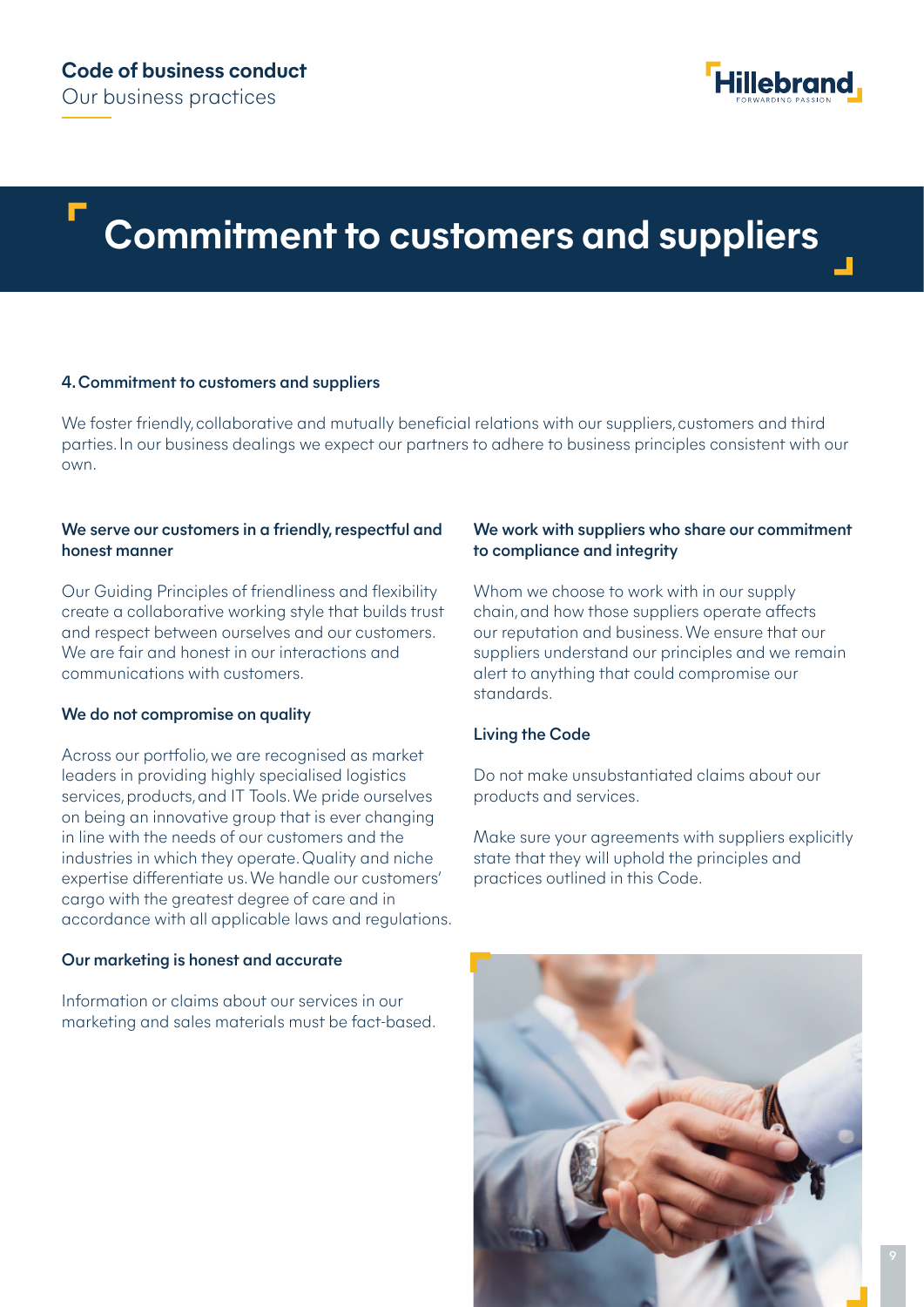

# **Competition**

#### 5. Competition

The way that we compete is as important as the results we achieve. We believe in free enterprise and comply with competition laws.

#### We compete fairly and based on our own strengths

We compete vigorously, based on service, innovation, price and our people. Our employees will conduct their operations in accordance with the principles of fair competition and all applicable regulations. We do not act with business partners to exclude rivals or competition. Where we have significant market share we are sensitive to interacting with the supply chain.

#### We act independently of our competitors

We conduct our company business solely on the basis of merit and open competition. We do not discuss competitively sensitive topics such as pricing, product launches, or innovation with our competitors.

#### Living the Code

Do not make unfounded statements about competitor products, services or personnel.

When speaking with a representative of a competitor company be careful what you say. Do not reveal or seek to obtain sensitive information, discuss prices, future plans or anything that is not in the public domain.

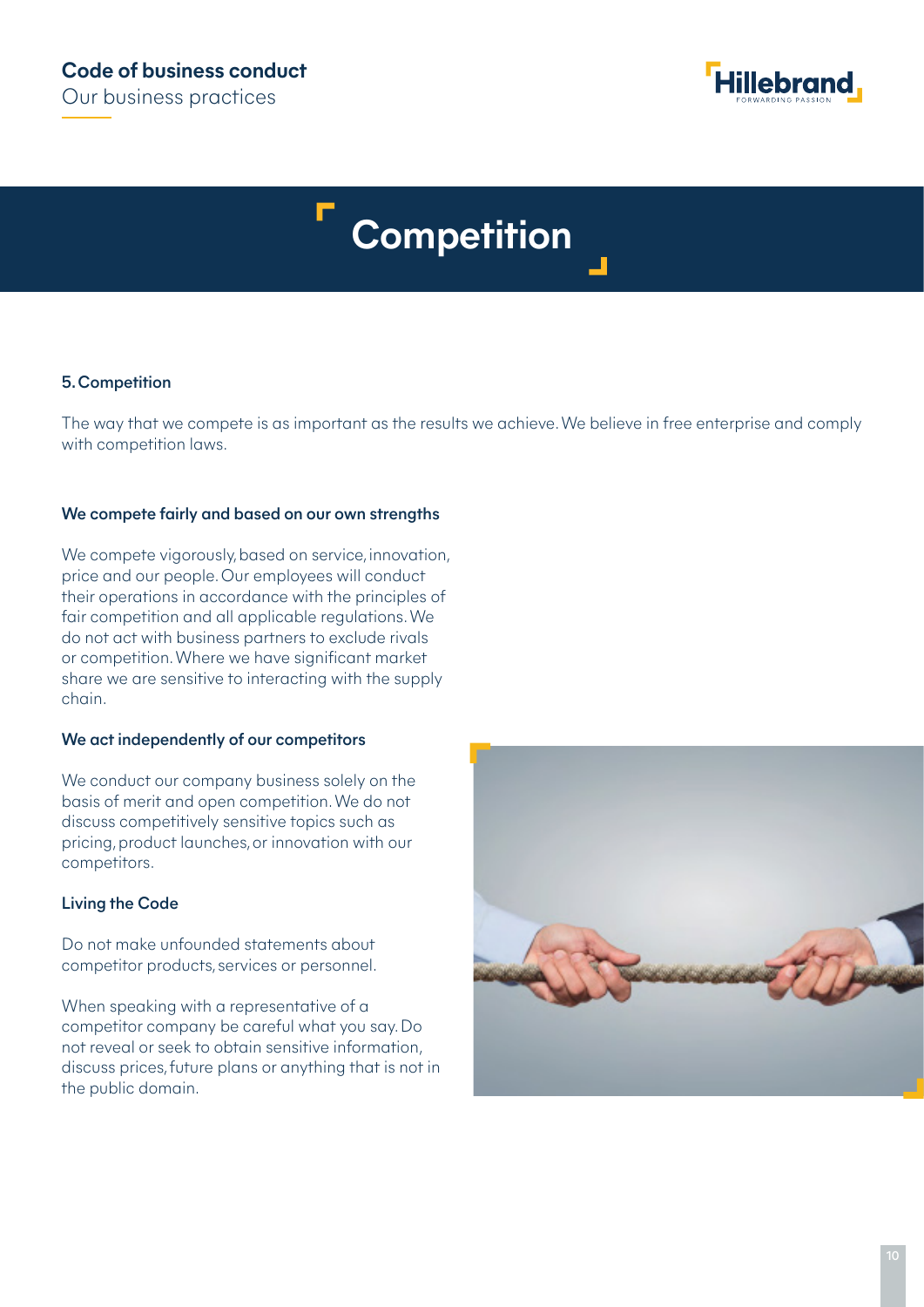

# **Anti-corruption**

#### 6. Anti-corruption

As an active member of the UN Global Compact, we are firmly committed to working against corruption in all its forms, including extortion and bribery. We comply with international anti-corruption laws including the US Foreign Corrupt Practices Act (FCPA) and the UK Bribery Act, and any other applicable domestic law provisions.

#### We do not permit the giving or receiving of bribes

We follow national and international anti-corruption laws and standards. Employees must always make clear, internally and when dealing with third parties, that Hillebrand has a zero tolerance approach to bribery and corruption and will not (directly or indirectly) offer, pay, seek or accept a payment, gift, charitable donation, favour or other advantage to improperly influence a business outcome.

#### We document everything of value given to government oficials, customers, suppliers and business partners

We ensure that any gifts or entertainment provided to government oficials, customers, suppliers and business partners is in accordance with local laws and documented. This enables us to comply with our legal obligations and avoid creating false impressions. Any of the following could generally legally be considered government oficials (depending on applicable domestic law provisions): employees of state-owned enterprises, local or national government employees, or journalists for state-owned newspapers, among others. If in doubt, we ask others.

#### We comply with all statutory duties to report corrupt activities

We have adequate internal controls in place to enable us to eficiently report any knowledge

or suspicion of corrupt activities to the relevant local regulators in accordance with any statutory reporting duties set out in local legislation.

#### Living the Code

Carefully consider whether any of the people you deal with could be regarded as government oficials. Remember that the definition is broad, and seek guidance from your Country Manager if in doubt.

If, under exceptional circumstances, you have to make a payment to a government oficial because you feel threatened to do so, please report it immediately to your Country Manager and to the Group Compliance Oficer.

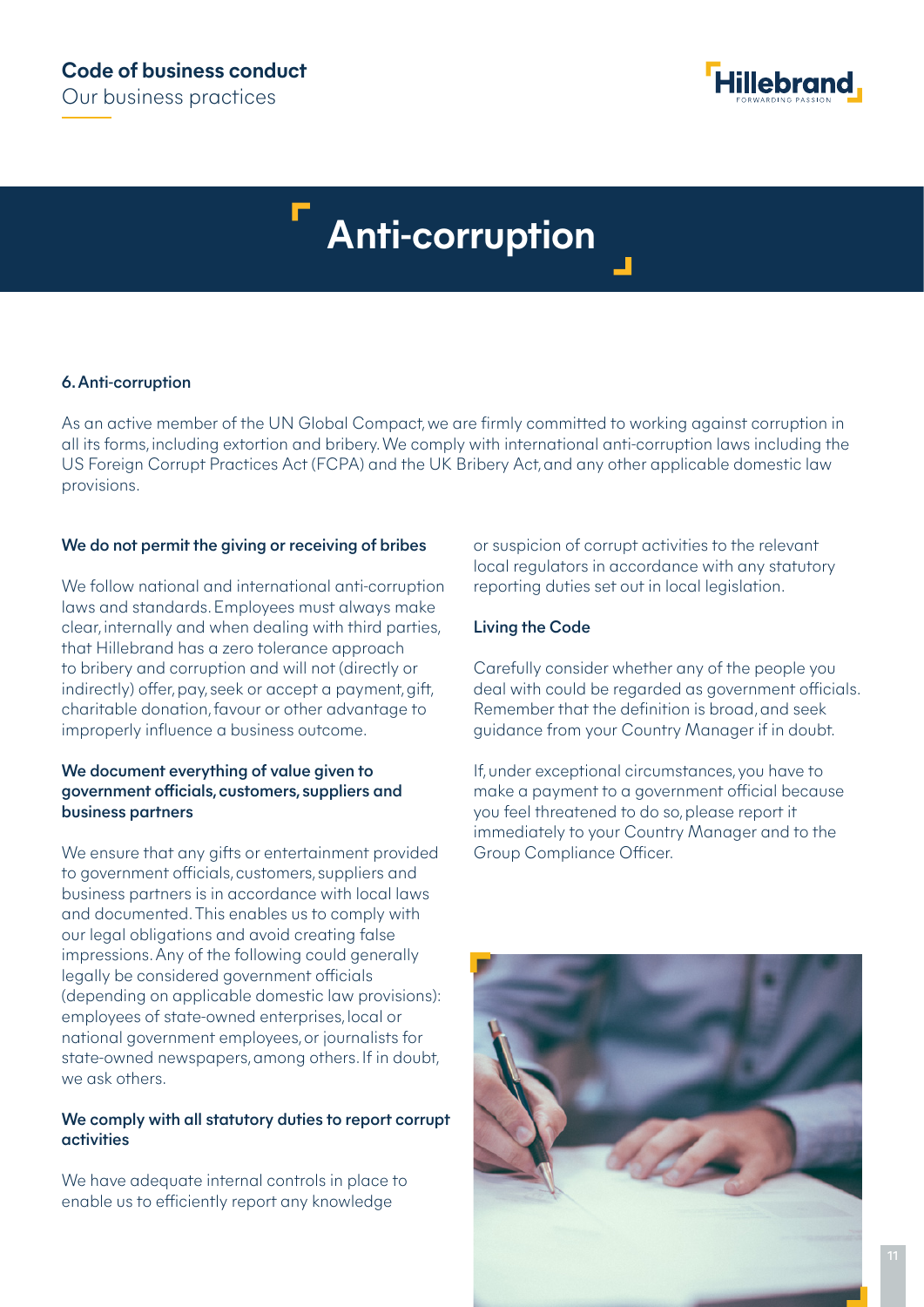

# **Conflicts of interest**

#### 7. Conflicts of interest

We make fair and objective decisions that are in the best interests of the company. Employees must not seek gain for themselves or others through misuse of their positions and may be asked to disclose or disclose on their own instigation any personal activities and financial interests which could conflict with their responsibilities to the company.

#### We disclose potential conflicts of interests

In any situation where our private interests might overlap our professional responsibilities, we may be asked to disclose the potential conflict to the relevant country manager or supervisor. These overlaps might be personal, social, financial, political or involving close relatives. The following can be considered a "close relative" whether by blood, marriage or domestic arrangement: spouse or partner, parents, siblings, children, uncles/aunts, grandparents, grandchildren, in-laws. If in doubt, we ask our supervisor.

#### We do not accept gifts or entertainment that may influence our objectivity

Material gifts and other benefits (giving or receiving) are prohibited if they are used to influence the objectivity of business decisions. Hospitality can play a positive role in building business relationships. However, this should be conducted when there is a legitimate business interest in doing so, with you and the other party physically present, and without creating any direct or implied obligation regarding business decisions adhering to applicable domestic law provisions. Gifts may be permitted if they are ethical and a customary business practice. We encourage employees to use their judgment and ask their supervisor for guidance.

#### Living the Code

Think about whether any of your personal matters or relationships could create a conflict of interest with Hillebrand Companies and, in case of doubt, speak to your supervisor about it. Some examples would include you or a relative having a significant financial stake in a supplier company, or one of your relatives applying for a job or working for a competitor.

You must report any materializing conflict of interest to your supervisor in writing so it's documented. Most conflicts can be easily mitigated or resolved. Nondisclosure could expose you to sanctions.

Inform and gain approval from your supervisor before accepting any gifts or hospitality in writing so it's documented. Request does not mean automatic approval and you may have to politely not accept the gift. Be particularly alert for anything extravagant or out of the ordinary such as flights or tickets.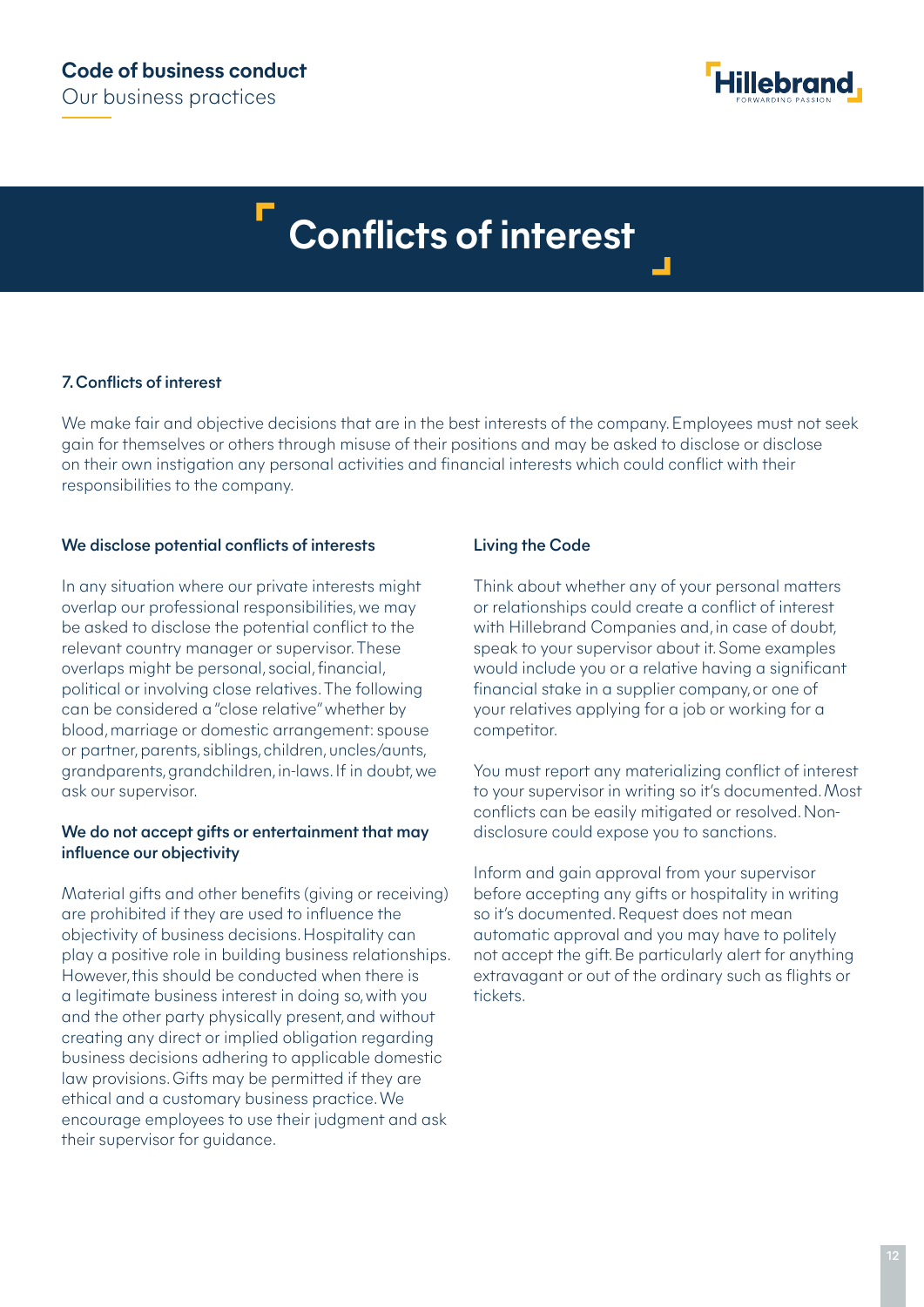

# **Company property**

#### 8. Company property

We treat company property and resources carefully, respectfully and in accordance with the law.

#### We prohibit illegal use of computer resources

Company technology including computers, smartphones, software, and Internet services enables employees to work eficiently, flexibly, and collaboratively. Personal use of company technology must not interfere with business responsibilities. We prohibit the use of company resources for illegal purposes such as downloading, copying or sending copyrighted materials such as films or music files or creating and/or distributing content that is illegal or discriminatory.

#### We treat company property with care

Each employee has a responsibility to look after company property and ensure its eficient and proper use. This includes our facilities, equipment, supplies, vehicles, technology resources and devices such as computers, mobile devices and software. Carelessness and waste have a direct impact on our profitability.

#### Living the Code

Take care to ensure that company property under your responsibility is not damaged, misused, lost, stolen or wasted.

Make sure that you understand Hillebrand's IT Policy, paying particular attention to the guidelines around personal use of company devices and the activities that are not permitted.

![](_page_12_Picture_12.jpeg)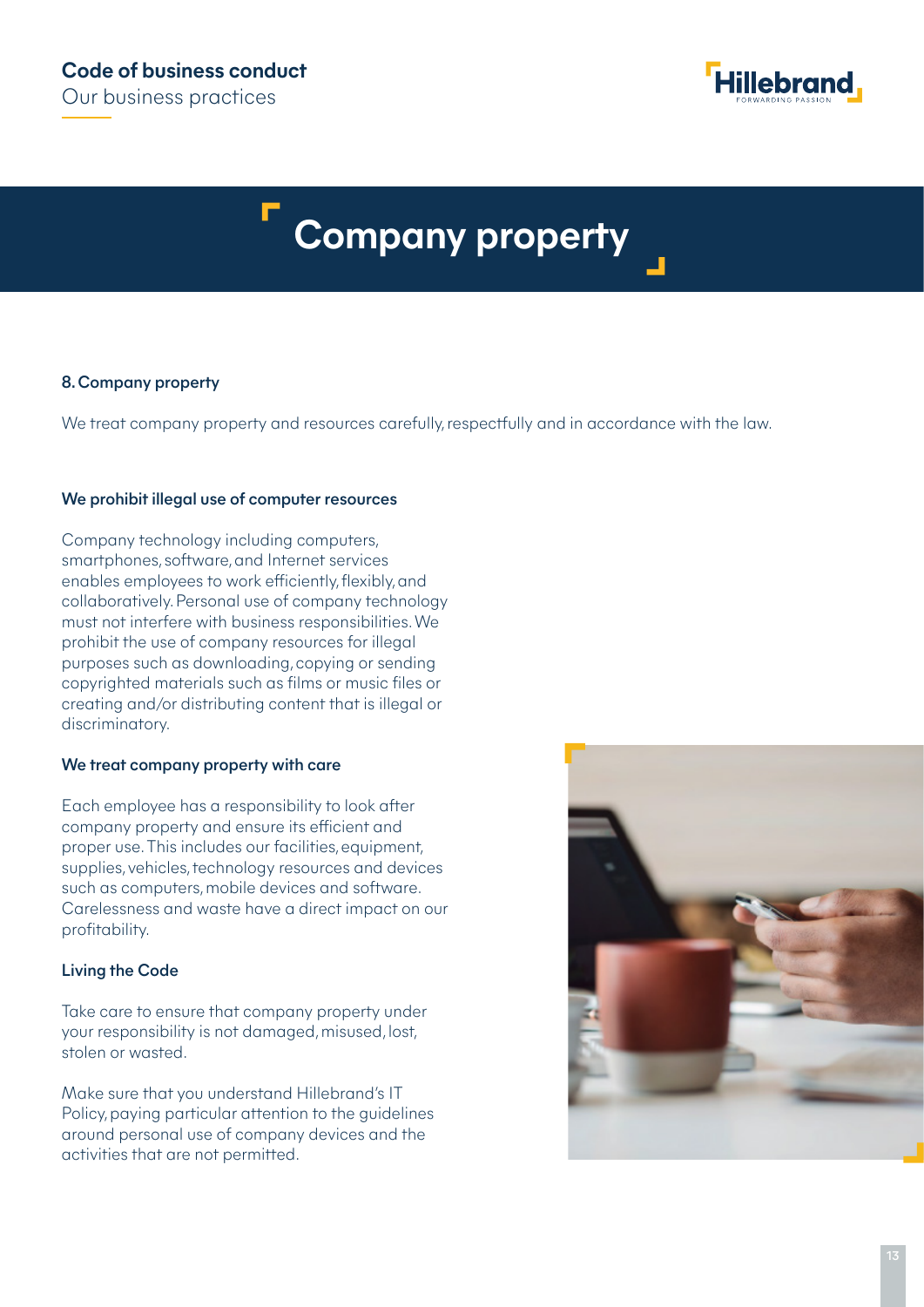![](_page_13_Picture_1.jpeg)

# **Company and third party information**

#### 9. Company and third party information

We safeguard our company information and intellectual property and respect the confidential information of others. We are responsible in our behaviour around social media and comply with all applicable data protection legislation.

#### We do not make unauthorised disclosures of our intellectual property or confidential information

Confidential information and our intellectual property are valuable assets that we protect from unauthorised use or disclosure. This may include trade secrets, copyrights, trademarks, customer/ supplier/referrer lists, technologies, current or future business opportunities, or any other business information or documents of the company. We mark documents as confidential and store them securely. We all enjoy freedom of speech (without abuse) but we take care not to discuss confidential matters in public places, where others might hear, or on social media.

#### We comply with data protection laws and with the Company Data Protection and Privacy policy

We comply with Hillebrand Data Protection and Privacy policy and all applicable laws, including the European General Data Protection Regulation (if applicable), relating to the collection, use, sharing of, storing, transferring and disposing of personal data to protect privacy. We do not provide personal data in any circumstance without proper authorisation, regardless of the business need.

#### We respect third parties' confidential information

We maintain the confidence of our partners by respecting their intellectual property rights and honouring non-disclosure agreements that we may have in place.

#### We are responsible when using social media

We protect Hillebrand confidential information when using social media. We do not post provocative or inflammatory content which could damage the company's reputation directly or by association. Employees must not purport to represent the company's views when using personal social media if it is clearly related to the company and could damage the company's reputation.

#### Living the Code

Never give out personal data relating to others unless you are absolutely sure that it is lawful and necessary to do so.

Do not store confidential company information on devices or in ways not previously approved by Group IT.

Remember that opinions, comments, pictures and information, etc. that you publish on social media may be considered public in certain circumstances and be used against you – even if it is within your own network, however large or small.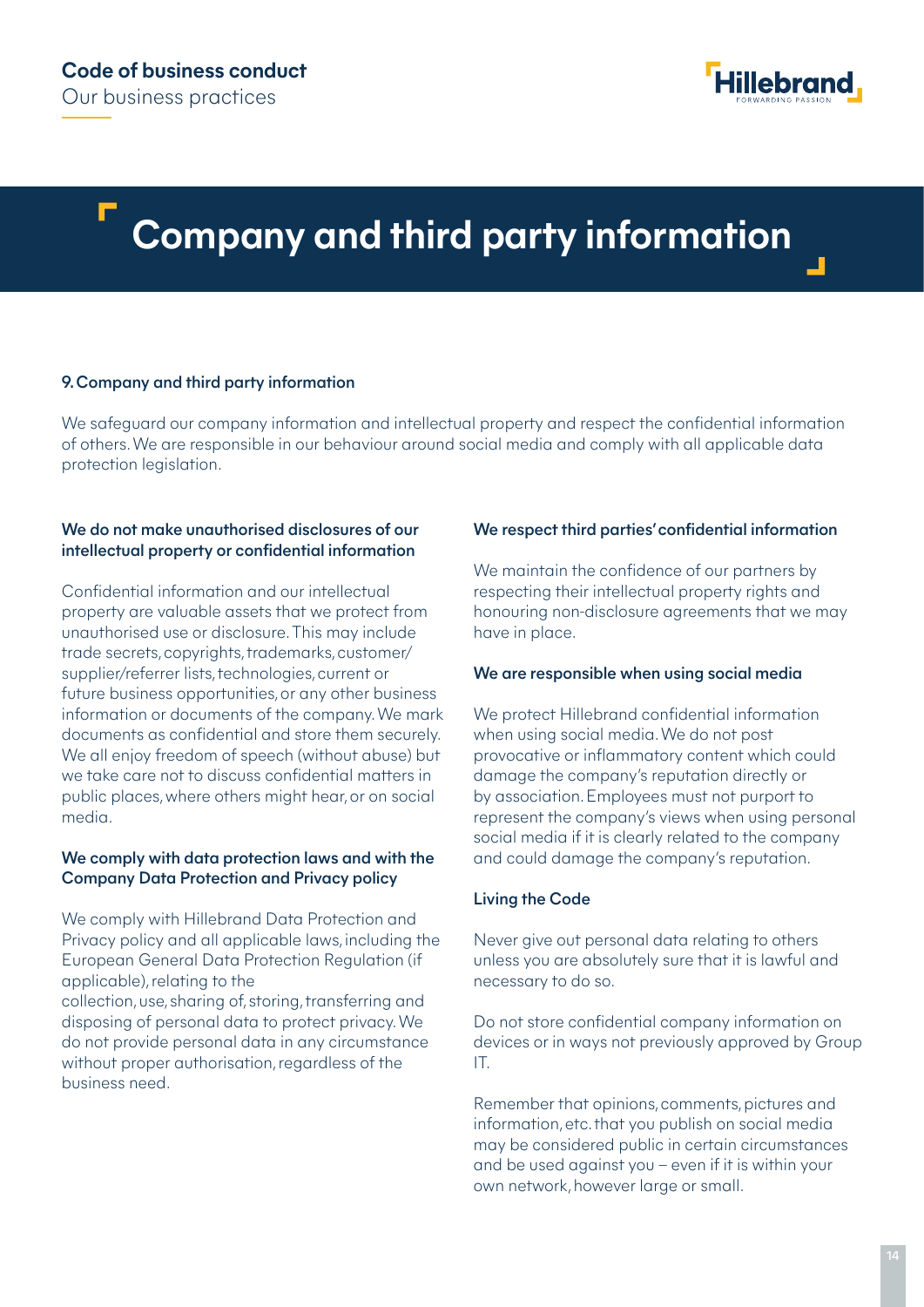![](_page_14_Picture_1.jpeg)

### **Company statements & records**

#### 10. Company statements & records

The financial reports and other information that Hillebrand maintains internally and the financial information it provides to shareholders is accurate and complete.

#### We provide accurate, timely and complete financial statements to our shareholders

We provide our shareholders with accurate and understandable financial statements in accordance with Group reporting guidelines and local requirements providing a complete picture of our business performance.

#### We comply with international and national accounting standards

We record all transactions in a timely manner. All transactions must be reflected in our accounts in accordance with auditing standards and generally accepted local and Group accounting principles. Employees involved in accounting and the preparation of financial statements must ensure that Profit & Loss items, assets and liabilities are recorded in the correct time period at the correct amount. We document any underlying assumptions that we make for accounting purposes and ensure all necessary business and IT controls are maintained to ensure the correctness of our financial statements at all times.

#### We retain records that are required by the company and by law

We hold records for the time period required by law in the countries in which we operate.

#### Living the Code

Do not deliberately delete your emails or documents from our systems without checking required recording holding period first. Please check with your local finance department about legally required holding periods.

Data that we report should be based upon facts. Therefore, do not make unsubstantiated claims when you provide information to your supervisors about current and future business performance.

![](_page_14_Picture_14.jpeg)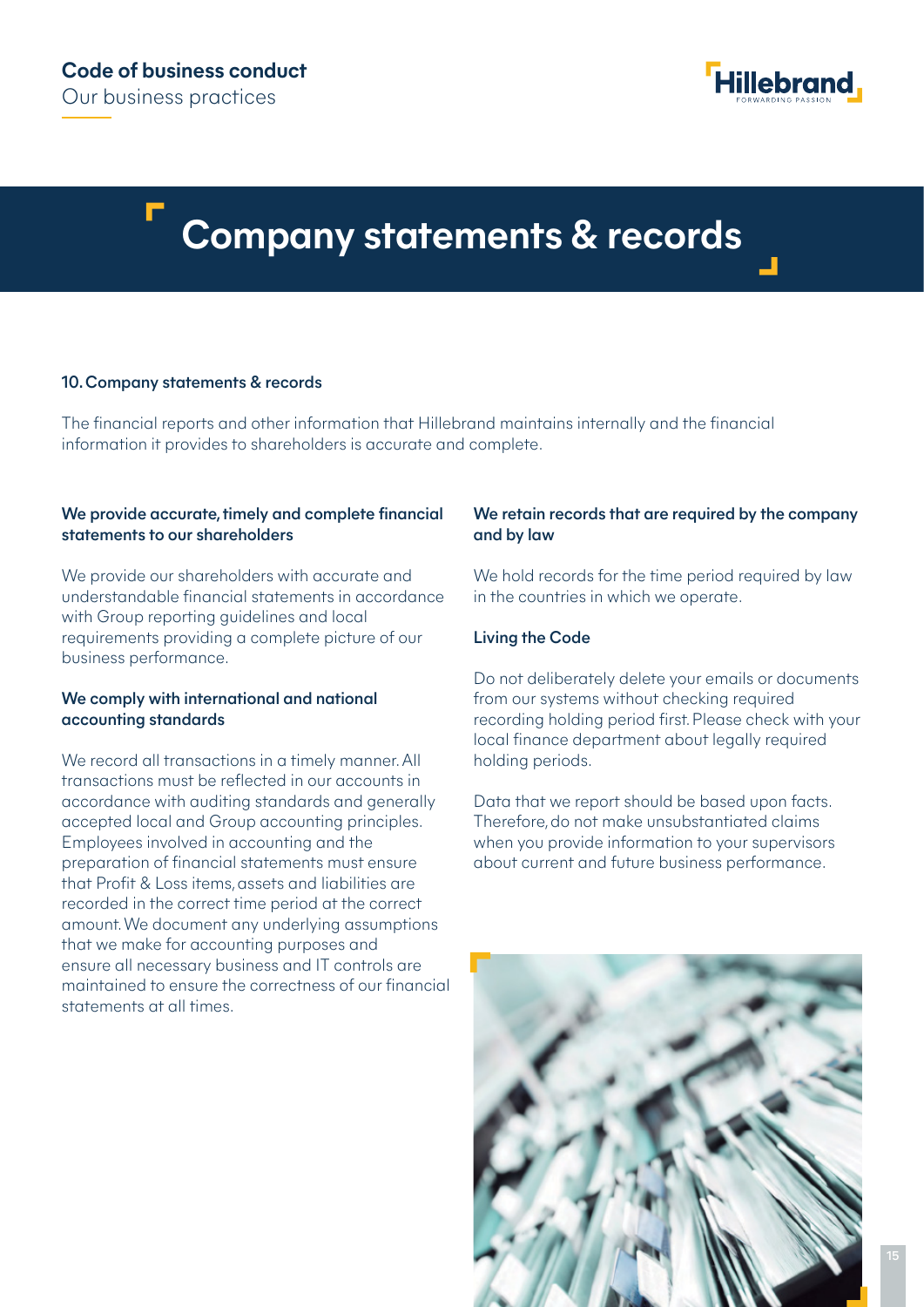![](_page_15_Picture_1.jpeg)

# **Anti-money laundering and trade sanctions**

#### 11. Anti-money laundering and trade sanctions

We do not condone, facilitate or support money laundering. We comply with all applicable anti-money laundering and sanctions laws and regulations and take reasonable actions to identify and assess the integrity of our customers and business partners.

#### We are alert to money laundering practices

Money laundering is the process by which funds generated through criminal activity are processed through commercial transactions in particular to avoid reporting requirements or evade taxes. Receiving these funds can be a criminal ofence. We are alert to customer/supplier activity such as using multiple or foreign bank accounts, overpaying, or any other unusual financial transactions and inform our country management in case of suspicious activity, as well as ensure that any suspicious activity is reported to the relevant local regulators in accordance with reporting requirements set out in local legislation.

#### We protect the Group's financial assets

We comply with all Group financial control procedures, including but not limited to cash management and risk management.

#### We respect trade regulations

We comply with all the regulations that apply to our business, including laws relating to the implementation of financial sanctions against individuals or entities and trade sanctions, where relevant. We comply with all Group internal policies and procedures in this respect.

#### Living the Code

Ensure that you know the source and destination of funds. This means verifying that the names on invoices and bank accounts match.

Do not split payments to any party across diferent bank accounts. This includes payments to suppliers and employees.

All payments to suppliers have to correctly reflect a verified invoice.

Make sure that you report anything suspicious to your supervisor or the Group Compliance Oficer.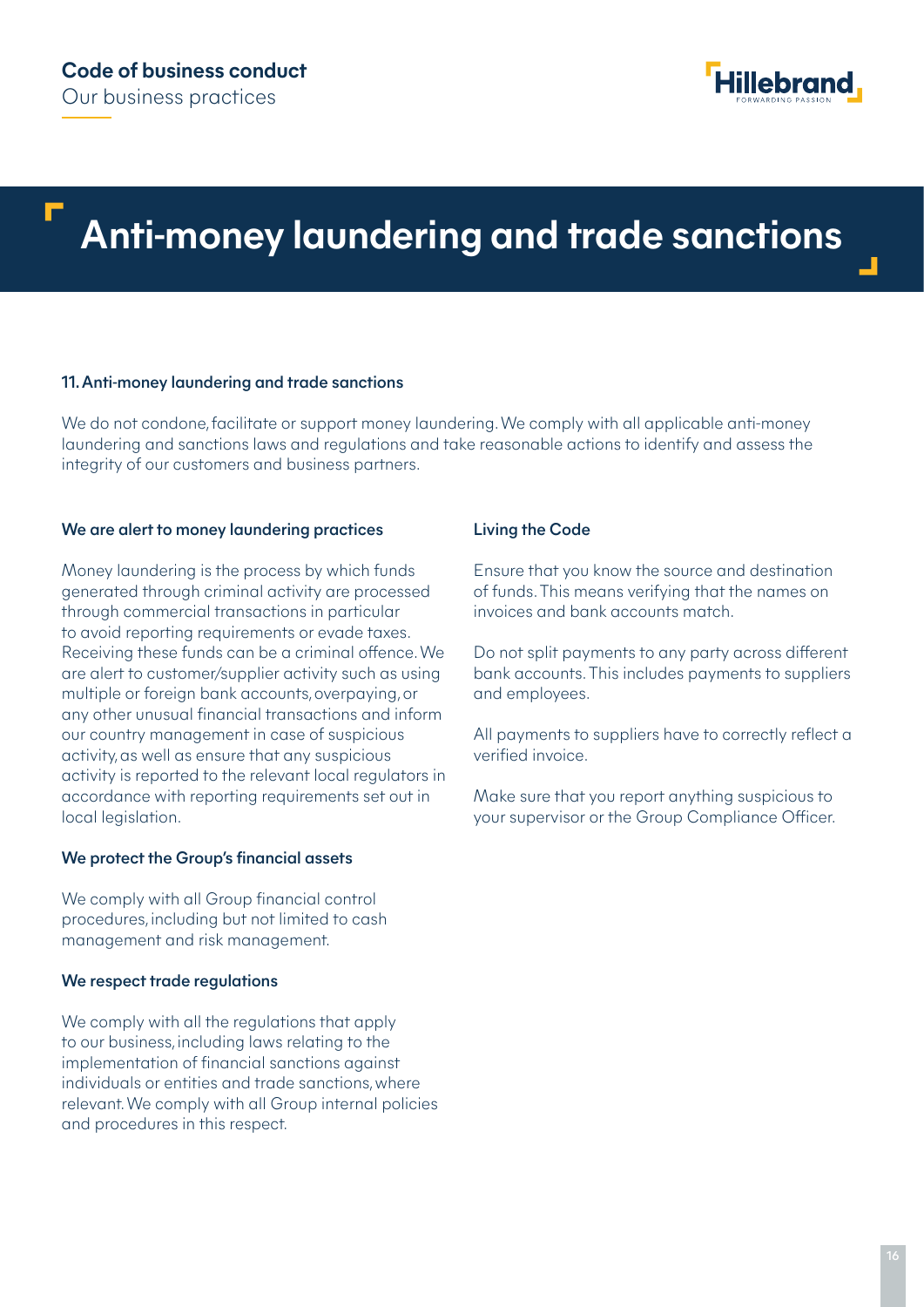![](_page_16_Picture_1.jpeg)

# **Role of a supervisor**

#### 12. Role of a supervisor

This Code of Business Conduct applies to all employees. However, supervisors have an even greater level of responsibility for preserving Hillebrand culture and promoting ethical best practice.

#### Supervisors should:

1. Ensure that you and your team members understand and comply with the Code of Business Conduct

2. Foster an environment of mutual trust where staf can raise issues and voice concerns

3. Preserve our culture and reputation by preventing and, where applicable, reporting any breach of the Code of Business Conduct

4. Be a role model, and lead our business with integrity and with the highest professional standards

5. Treat any employee report on actual or potential violation of Code of Business Conduct, formal or informal, with diligence, respect and confidentiality.

#### Living the Code

As a supervisor you should make your employees understand and comply with the Code of Business Conduct. Take the necessary time to discuss how these principles apply in their specific roles and what questions, dilemmas they may have. If unsure yourself seek further guidance.

Mistakes happen. It is how we handle them that is important, and together, we can usually correct them. By ignoring or concealing an actual or potential violation, you could cause serious harm to our business.

You must treat any employee report on conflict of interest, potential violation, etc. with diligence, respect and confidentiality. Once listened to the issue, depending of the nature of the issue, you have to use your judgment whether you contact your supervisor, country manager, group senior management or the Group Compliance oficer to resolve the situation.

Remember certain requests and approvals like receiving gifts, potential conflicts of interest, etc. must be documented in writing. Verbal approval is NOT suficient.

![](_page_16_Picture_16.jpeg)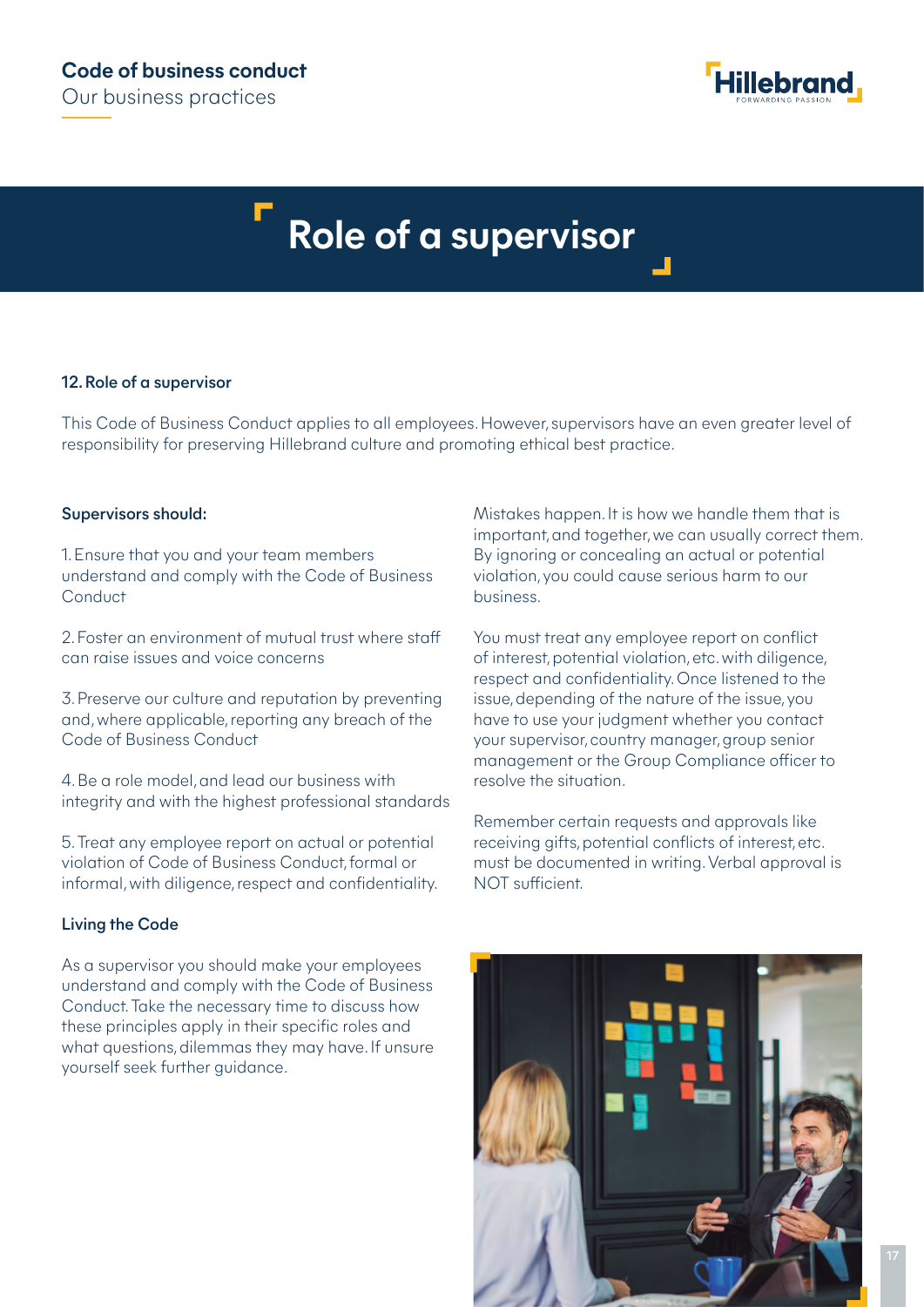![](_page_17_Picture_1.jpeg)

# **Speak up!**

#### 13. Speak up!

We fully support our employees in speaking up about any actual or potential breach of this Code of Business Conduct. If something can be improved, is wrong, or puts our business at risk, we will listen and act.

#### We report any wrongdoing or breach of this Code of Business Conduct promptly

In any case where we know of, or suspect, wrongdoing or a breach (actual or potential) of this Code of Business Conduct we should report it promptly. Employees should discuss it in the first instance with their supervisors, then their Country Managers and, if for any reason it is uncomfortable to approach these people, seek out the Group Compliance Oficer.

#### We have a strict policy of non-retaliation

We do not accept any form of retaliation or disadvantageous behaviour against those who report in good faith an actual or potential breach of this Code of Business Conduct.

#### Reports of breaches are kept confidential

We encourage employees to speak up openly. Where requested, all reports will be treated anonymously and confidentially. Under certain circumstances and if permitted or required by applicable law, information regarding the identity of the employee who reported the violation must be disclosed to the relevant parties or authorities involved in an investigation or subsequent judicial proceedings.

#### We will investigate and resolve any incidents of non-compliance

We will investigate any reports of non-compliance with this Code of Business Conduct. We will allocate adequate resources to address any issues and take appropriate measure to stop the non-compliant behaviour or situation. Depending on the severity of the case, employees who fail to comply with the code may be subject to disciplinary action in line with local laws and regulation up to and including termination of service and civil or criminal lawsuits.

#### Living the Code

Play an active role in helping us to protect the business. Look out for risks, discuss ways to improve the business, and ask questions when things are not clear.

Mistakes happen. It's how we handle them that is important, and together, we can usually correct them. By ignoring or concealing a compliance issue, you could cause serious harm to our business.

Our Group Compliance Oficer is available anytime if you need guidance or to address employee concerns about the code or the company business ethics.

Call your local hotline or leave an online report. Go to: www.hillebrandgroup.ethicspoint.com

If you do not wish to share your name and email address, you can submit an anonymous report using the hotline or the online tool. The hotline is managed by an external and independent party that speaks your local language. We encourage you to speak up!